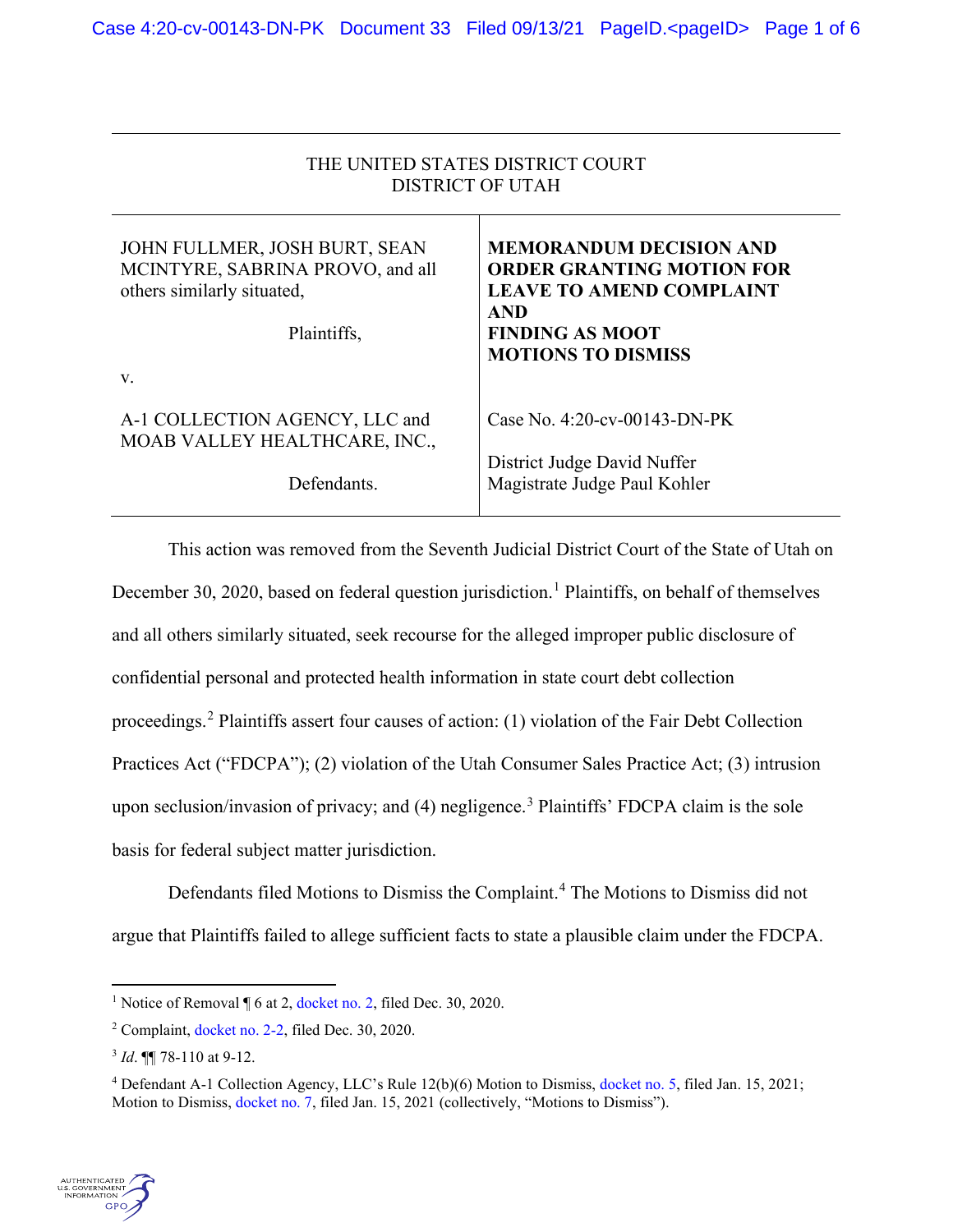However, an order entered which took the Motions to Dismiss under advisement and directed the parties to file supplemental briefing on whether the Complaint stated a plausible FDCPA claim ("Order").<sup>[5](#page-1-0)</sup> In response the Order, Plaintiffs filed a motion seeking leave to amend their Complaint to clarify their FDCPA claim ("Motion to Amend").<sup>[6](#page-1-1)</sup> Defendants opposed the Motion to Amend arguing that the proposed amendments are futile.<sup>[7](#page-1-2)</sup>

Plaintiffs' Motion to Amend is timely and justifiable. And Plaintiffs' Proposed Amended Complaint<sup>[8](#page-1-3)</sup> will not cause undue prejudice to Defendants and is not futile. Therefore, Plaintiffs' Motion to Amend<sup>[9](#page-1-4)</sup> is GRANTED. Consequently, Defendants' pending Motions to Dismiss<sup>[10](#page-1-5)</sup> are MOOT.

## **DISCUSSION**

[FED.](https://www.westlaw.com/Document/N65EAF460B96211D8983DF34406B5929B/View/FullText.html?transitionType=Default&contextData=(sc.Default)&VR=3.0&RS=da3.0) R. CIV. P. 15 provides that "[t]he court should freely give leave [to amend] when justice so requires."<sup>[11](#page-1-6)</sup> "Refusing leave to amend is generally only justified upon a showing of undue delay, undue prejudice to the opposing party, bad faith or dilatory motive, failure to cure deficiencies by amendments previously allowed, or futility of amendment."[12](#page-1-7) "A proposed amendment is futile if the complaint, as amended, would be subject to dismissal."[13](#page-1-8) "It is well

<span id="page-1-0"></span><sup>5</sup> Order Taking Under Advisement Motions to Dismiss and for Supplemental Briefing ("Order"), [docket no. 21,](https://ecf.utd.uscourts.gov/doc1/18315391088) filed July 6, 2021.

<span id="page-1-1"></span><sup>6</sup> Plaintiffs' Motion and Supporting Memorandum Requesting Leave to Amend the Complaint ("Motion to Amend"), [docket no. 23,](https://ecf.utd.uscourts.gov/doc1/18305402388) filed July 16, 2021.

<span id="page-1-2"></span><sup>7</sup> Joint Memorandum in Opposition to Plaintiffs' Motion for Leave to File Amended Complaint ("Response"), [docket no. 29,](https://ecf.utd.uscourts.gov/doc1/18315422858) filed Aug. 6, 2021.

<span id="page-1-3"></span><sup>8</sup> [Proposed] Amended Complaint[, docket no. 23-1,](https://ecf.utd.uscourts.gov/doc1/18315402389) filed July 16, 2021.

<span id="page-1-4"></span><sup>9</sup> [Docket no. 23,](https://ecf.utd.uscourts.gov/doc1/18305402388) filed July 16, 2021.

<span id="page-1-5"></span><sup>10</sup> [Docket no. 5,](https://ecf.utd.uscourts.gov/doc1/18315218977) filed Jan. 15, 2021; [Docket no. 7,](https://ecf.utd.uscourts.gov/doc1/18315219682) filed Jan. 15, 2021.

<span id="page-1-6"></span><sup>&</sup>lt;sup>11</sup> FED. R. CIV. P.  $15(a)(2)$ .

<span id="page-1-7"></span><sup>12</sup> *Frank v. U.S. West, Inc.*[, 3 F.3d 1357,1365 \(10th Cir. 1993\)](https://www.westlaw.com/Document/Id7bdd40596fb11d9bdd1cfdd544ca3a4/View/FullText.html?transitionType=Default&contextData=(sc.Default)&VR=3.0&RS=da3.0&fragmentIdentifier=co_pp_sp_506_1365) (quoting *[Castleglen, Inc. v. Resolution Trust Corp.](https://www.westlaw.com/Document/I84b9f4d3957211d993e6d35cc61aab4a/View/FullText.html?transitionType=Default&contextData=(sc.Default)&VR=3.0&RS=da3.0&fragmentIdentifier=co_pp_sp_350_1585)*, [984 F.2d 1571, 1585 \(10th Cir.1993\)\)](https://www.westlaw.com/Document/I84b9f4d3957211d993e6d35cc61aab4a/View/FullText.html?transitionType=Default&contextData=(sc.Default)&VR=3.0&RS=da3.0&fragmentIdentifier=co_pp_sp_350_1585).

<span id="page-1-8"></span><sup>13</sup> *Sullivan v. Univ. of Kansas Hosp. Auth.*[, 844 Fed. App'x 43, 51 \(10th Cir. 2021\)](https://www.westlaw.com/Document/Ic25162f062ad11eb8cb3c4fde92c4669/View/FullText.html?transitionType=Default&contextData=(sc.Default)&VR=3.0&RS=da3.0&fragmentIdentifier=co_pp_sp_6538_51)*.*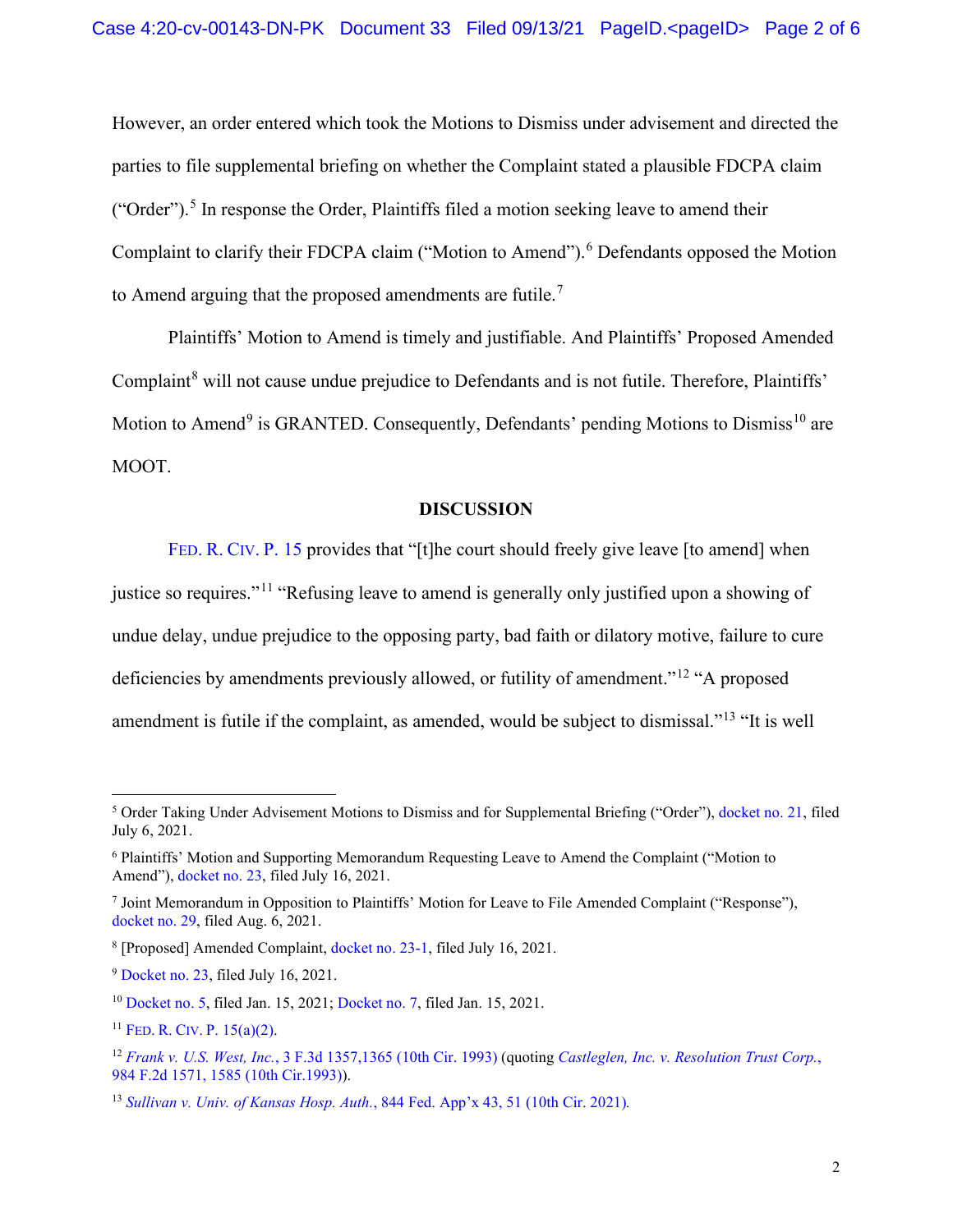settled that a court may deny a motion to amend as futile if the proposed amendment would not withstand a motion to dismiss or if it otherwise fails to state a claim."<sup>[14](#page-2-0)</sup> "Thus, the court must analyze a proposed amendment as if it were before the court on a motion to dismiss pursuant to [FED. R. CIV. [P.\] 12\(b\)\(6\).](https://www.westlaw.com/Document/N96C8CD1043A111DC8D9EC9ECEEDEF2EE/View/FullText.html?transitionType=Default&contextData=(sc.Default)&VR=3.0&RS=da3.0)"<sup>[15](#page-2-1)</sup>

Dismissal is appropriate under FED. R. CIV. P.  $12(b)(6)$  when the complaint, standing alone, is legally insufficient to state a claim on which relief may be granted.[16](#page-2-2) Each cause of action must be supported by sufficient, well-pleaded facts to be plausible on its face.<sup>[17](#page-2-3)</sup> In reviewing the complaint, factual allegations are accepted as true and reasonable inferences are drawn in a light most favorable to the plaintiff.<sup>[18](#page-2-4)</sup> However, "assertions devoid of factual allegations" that are nothing more than "conclusory" or "formulaic recitation" of the law are disregarded.<sup>[19](#page-2-5)</sup> "A claim has facial plausibility when the plaintiff pleads factual content that allows the court to draw the reasonable inference that the defendant is liable for the misconduct alleged."[20](#page-2-6)

Plaintiffs' Motion to Amend comes at the initial stages of this litigation. A scheduling order has not yet entered. Discovery has not yet begun. And the Motion to Amend is made in response to the Order directing supplemental briefing on Defendants' Motions to Dismiss. Plaintiffs' basis for seeking the Complaint's amendment is to clarify their FDCPA claim,<sup>[21](#page-2-7)</sup> the

<span id="page-2-0"></span><sup>14</sup> *[Acker v. Burlington Northern and Santa Fe R. Co.](https://www.westlaw.com/Document/I046c08b0540c11d9a99c85a9e6023ffa/View/FullText.html?transitionType=Default&contextData=(sc.Default)&VR=3.0&RS=da3.0&fragmentIdentifier=co_pp_sp_344_647)*, 215 F.R.D. 645, 647 (D. Kan. 2003) (citing *[Lyle v. Commodity](https://1.next.westlaw.com/Document/Ide9d1608564111d9bf30d7fdf51b6bd4/View/FullText.html?transitionType=UniqueDocItem&contextData=(sc.Default)&userEnteredCitation=898+F.+Supp.+810#co_pp_sp_345_810)  Credit Corp.*[, 898 F. Supp. 808, 810 \(D. Kan. 1995\);](https://1.next.westlaw.com/Document/Ide9d1608564111d9bf30d7fdf51b6bd4/View/FullText.html?transitionType=UniqueDocItem&contextData=(sc.Default)&userEnteredCitation=898+F.+Supp.+810#co_pp_sp_345_810) *Ketcham v. Cruz*[, 961 F.2d 916, 920 \(10th Cir. 1992\)\)](https://www.westlaw.com/Document/I3721c6e794cc11d993e6d35cc61aab4a/View/FullText.html?transitionType=Default&contextData=(sc.Default)&VR=3.0&RS=da3.0&fragmentIdentifier=co_pp_sp_350_920). <sup>15</sup> *Id*.

<span id="page-2-2"></span><span id="page-2-1"></span><sup>16</sup> FED. R. CIV. [P. 12\(b\)\(6\);](https://www.westlaw.com/Document/N96C8CD1043A111DC8D9EC9ECEEDEF2EE/View/FullText.html?transitionType=Default&contextData=(sc.Default)&VR=3.0&RS=da3.0) *[Sutton v. Utah State Sch. for the Deaf & Blind](https://www.westlaw.com/Document/Ie0996fd1948a11d993e6d35cc61aab4a/View/FullText.html?transitionType=Default&contextData=(sc.Default)&VR=3.0&RS=da3.0&fragmentIdentifier=co_pp_sp_506_1236)*, 173 F.3d 1226, 1236 (10th Cir. 1999).

<span id="page-2-3"></span><sup>17</sup> *Bell Atl. Corp. v. Twombly*[, 550 U.S. 544, 570 \(2007\).](https://www.westlaw.com/Document/Ib53eb62e07a011dcb035bac3a32ef289/View/FullText.html?transitionType=Default&contextData=(sc.Default)&VR=3.0&RS=da3.0&fragmentIdentifier=co_pp_sp_780_570)

<span id="page-2-4"></span><sup>18</sup> *[GFF Corp. v. Associated Wholesale Grocers, Inc.](https://www.westlaw.com/Document/I451446e3943311d9bc61beebb95be672/View/FullText.html?transitionType=Default&contextData=(sc.Default)&VR=3.0&RS=da3.0&fragmentIdentifier=co_pp_sp_506_1384)*, 130 F.3d 1381, 1384 (10th Cir. 1997).

<span id="page-2-5"></span><sup>19</sup> *Ashcroft v. Iqbal*[, 556 U.S. 662, 678, 681 \(2009\).](https://www.westlaw.com/Document/I90623386439011de8bf6cd8525c41437/View/FullText.html?transitionType=Default&contextData=(sc.Default)&VR=3.0&RS=da3.0&fragmentIdentifier=co_pp_sp_780_678%2c+681)

<span id="page-2-6"></span><sup>20</sup> *Sullivan*[, 844 Fed. App'x at 47](https://www.westlaw.com/Document/Ic25162f062ad11eb8cb3c4fde92c4669/View/FullText.html?transitionType=Default&contextData=(sc.Default)&VR=3.0&RS=da3.0&fragmentIdentifier=co_pp_sp_6538_47) (internal punctuation omitted)*.*

<span id="page-2-7"></span><sup>&</sup>lt;sup>21</sup> Motion to Amend at 2.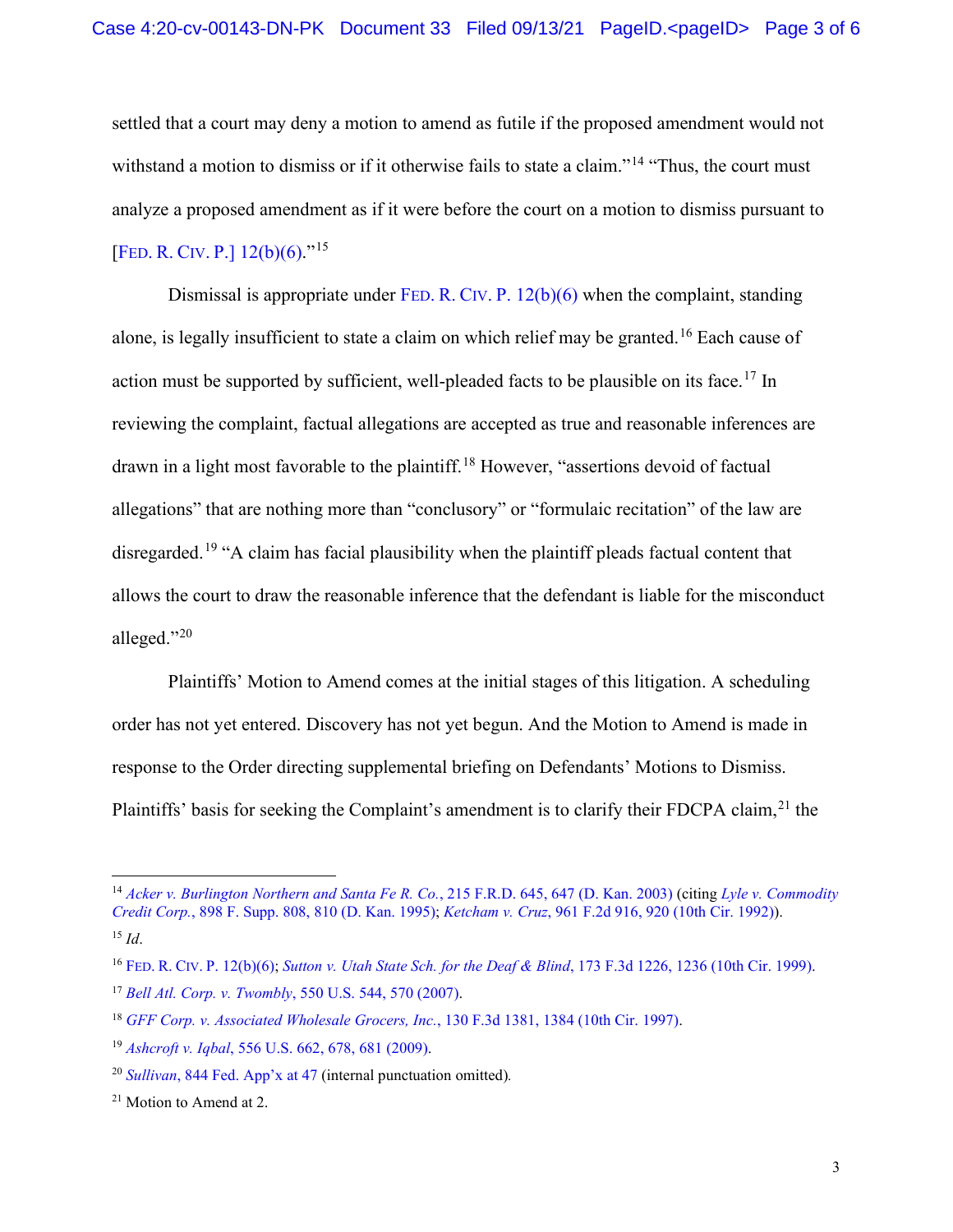sufficiency of which was called into question by the Order. Under these circumstances, the Motion to Amend is timely; its basis is justifiable; and granting leave to amend will not cause undue prejudice to Defendants.

Defendants only argument in opposition to Plaintiff's Motion to Amend is that the Proposed Amended Complaint is futile.<sup>[22](#page-3-0)</sup> Specifically, Defendants argue that the Proposed Amended Complaint lacks sufficient allegations suggesting conduct that was violative of the FDCPA and lacks allegations of a concrete particularized injury to Plaintiffs.<sup>[23](#page-3-1)</sup>

Plaintiffs' proposed amendments are not futile. The Proposed Amended Complaint highlights the FDCPA's protections against invasions of individual privacy and preventing debt collectors from obtaining a competitive advantages. [24](#page-3-2) It includes factual allegations that Defendants saved time and money by unnecessarily filing unredacted confidential personal and protected health information on the public record in state court debt collection proceedings.<sup>[25](#page-3-3)</sup> It includes allegations that Defendants' conduct violates the FDCPA because it constitutes harassment and gives Defendants an unfair competitive advantage in collecting debts.<sup>[26](#page-3-4)</sup> And it includes factual allegations that Plaintiffs incurred monetary and other damages as a result of Defendants' conduct.<sup>[27](#page-3-5)</sup>

Accepting the Proposed Amended Complaint's factual allegations as true and affording Plaintiffs all reasonable inferences drawn from those allegations,  $^{28}$  $^{28}$  $^{28}$  the Proposed Amended

<span id="page-3-0"></span><sup>22</sup> Response at 2-5.

<span id="page-3-1"></span><sup>23</sup> *Id*.

<span id="page-3-2"></span><sup>&</sup>lt;sup>24</sup> Proposed Amended Complaint  $\P$  41-42 at 5-6, 87-88 at 10.

<span id="page-3-3"></span><sup>25</sup> *Id*. ¶¶ 44-45 at 6, 48-50 at 6, 56-58 at 7, 64-66 at 7-8, 72-74 at 8, 84-85 at 9.

<span id="page-3-4"></span><sup>26</sup> *Id*. ¶¶ 84-85 at 9.

<span id="page-3-5"></span><sup>27</sup> *Id*. ¶¶ 51-53 at 6-7, 59-61 at 7, 67-69 at 8, 75-77 at 8.

<span id="page-3-6"></span><sup>28</sup> *Associated Wholesale Grocers, Inc.*, 130 F.3d at 1384.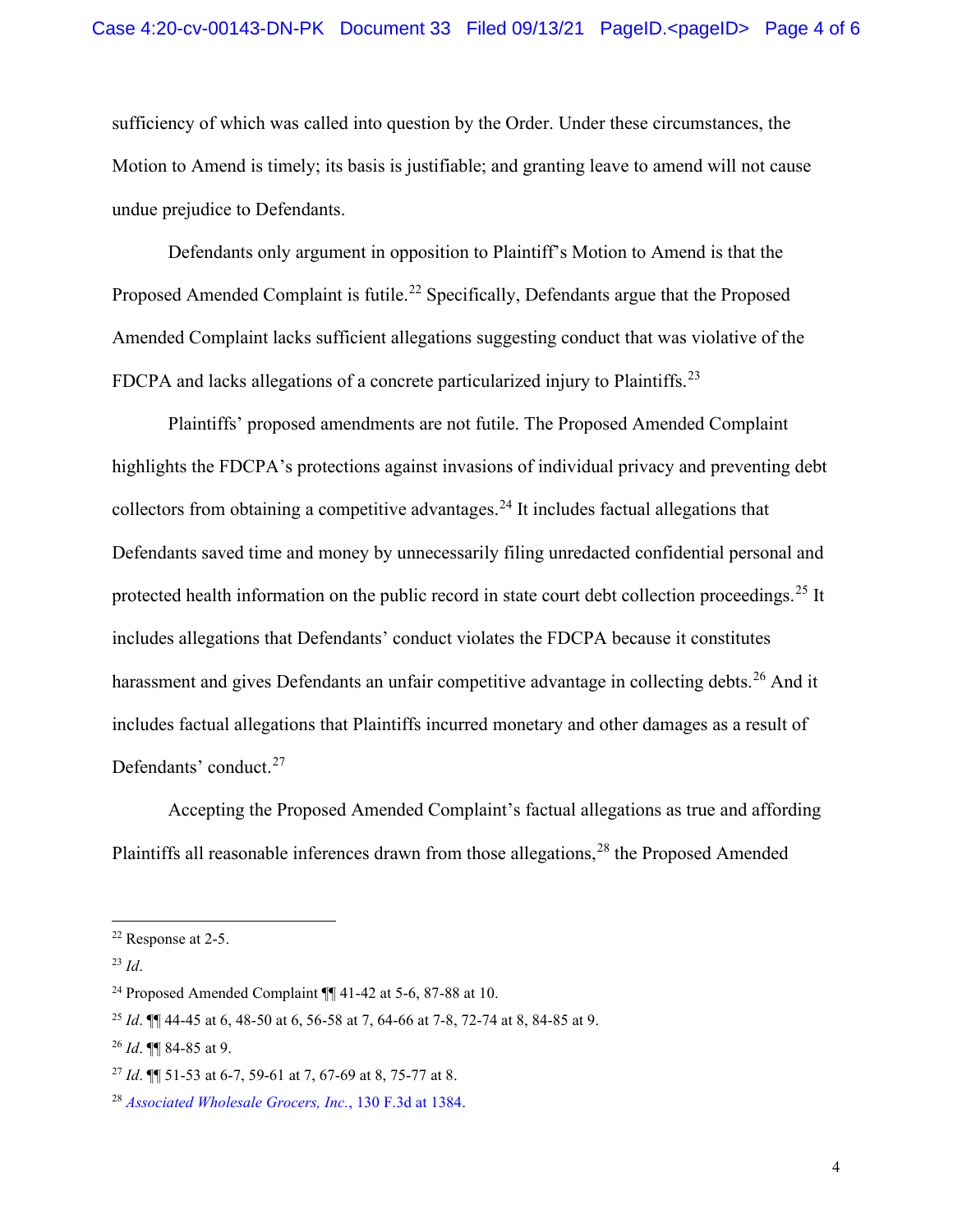Complaint states a plausible FDCPA claim. Defendants' unnecessary public disclosure of Plaintiffs' confidential and protected information may constitute an invasion of privacy which may be harassment or an unfair practice that violates the FDCPA.<sup>[29](#page-4-0)</sup> And, among Plaintiffs' other alleged damages, the attorneys' fees and costs Plaintiffs incurred to have their confidential and protected information reclassified as private may constitute a concrete particularized injury to Plaintiffs.[30](#page-4-1) Therefore, the Proposed Amended Complaint is not futile.

Plaintiffs' Motion to Amend is timely and justifiable. And Plaintiffs' Proposed Amended Complaint will not cause undue prejudice to Defendants and is futile. Therefore, Plaintiffs' Motion to Amend<sup>[31](#page-4-2)</sup> is GRANTED. Consequently, Defendants' pending Motions to Dismiss<sup>[32](#page-4-3)</sup> are MOOT.

<span id="page-4-0"></span><sup>29</sup> 15 U.S.C. §§ 1692d, 1692f.

<span id="page-4-1"></span><sup>30</sup> *TransUnion, LLC v. Ramirez*, 141 S.Ct. 2190, 2204 (2021) ("If a defendant has caused physical or monetary injury to the plaintiff, the plaintiff has suffered a concrete injury in fact under Article III. Various intangible harms can also be concrete. . . . Those include, for example, reputational harms, disclosure of private information, and intrusion upon seclusion."). It is reasonable to infer from the allegations that Plaintiffs would not have otherwise incurred these monetary damages because Plaintiffs defaulted in the state court debt collection proceedings. Proposed Amended Complaint ¶¶ 48 at 6, 56 at 7, 64 at 7, 72 at 8. Plaintiffs did not appear in the state courts proceedings, except to have their confidential and protected information reclassified as private. *Id*. ¶¶ 51 at 6, 59 at 7, 67 at 8, 75 at 8.

<span id="page-4-2"></span><sup>&</sup>lt;sup>31</sup> Docket no. 23, filed July 16, 2021.

<span id="page-4-3"></span><sup>32</sup> Docket no. 5, filed Jan. 15, 2021; Docket no. 7, filed Jan. 15, 2021.